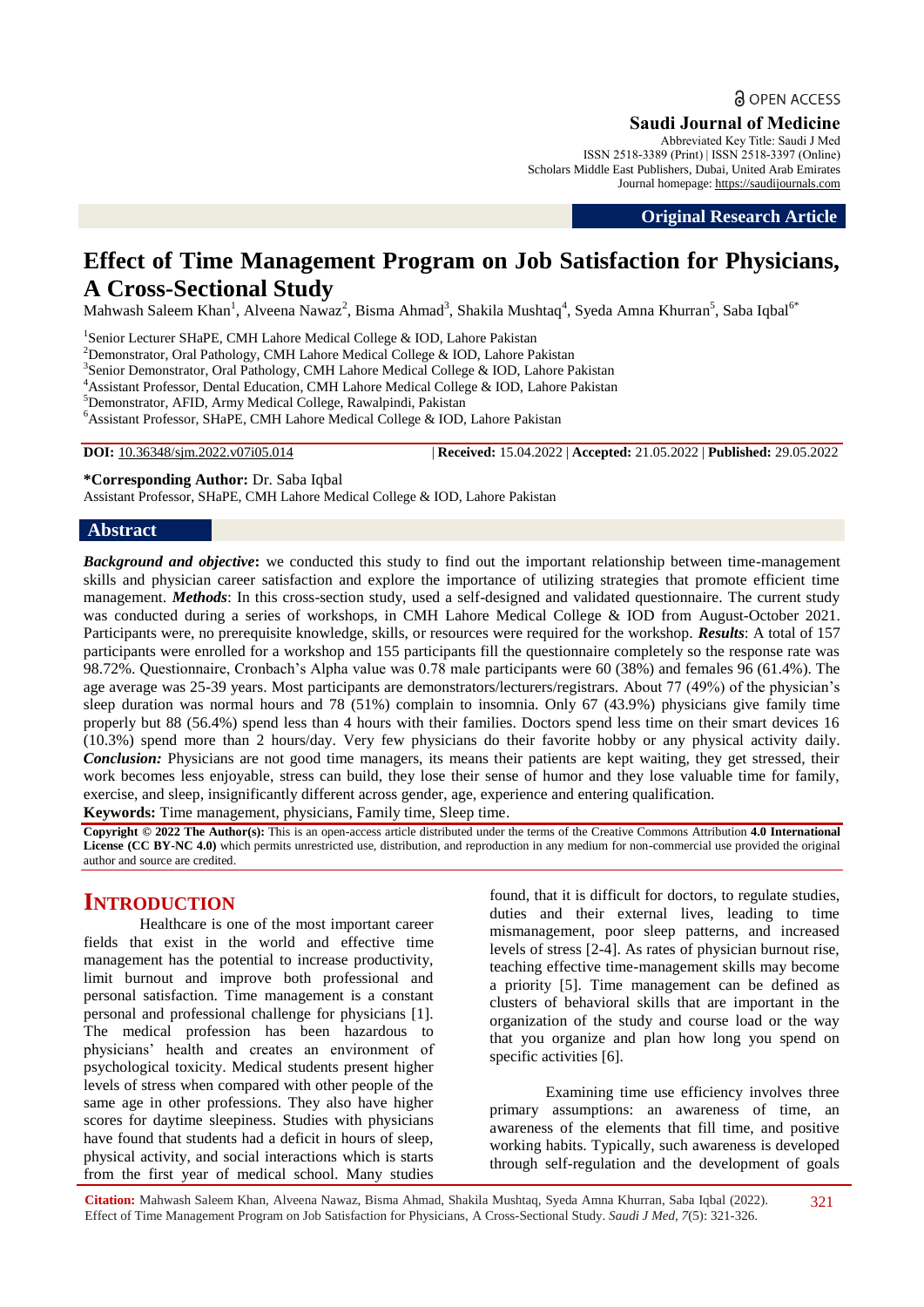and action plans before the action, and it has been found that such time management techniques can cause fewer feelings of anxiety [3]. As a health care provider, time management is essential to successfully performing and progressing along the continuum [7].

Barriers to time management include ineffective planning or problem-creating situations, and commitments. Unnecessary activities and disruptions also impede the organization of time. Failure to delegate, imagining, procrastination, and perfectionism are other factors that can create poor time management [2]. Multitasking is also an ineffective strategy, and can mostly cause more harm than good it actually slows a person down, decreases creativity, increases stress, and burnout and it consecutively impacts memory and raises the chances of mistakes [8].

This interactive workshop is submitted as part of the faculty development program series designed for all the medical professionals from general practitioners to professors, demonstrators to heads of departments. The core professional sustainability skills that promote work-life integration.

**Significance of the study:** The management of time has got to be handled so important because if time lost is lost forever; it cannot be retrieved. Therefore, the effectiveness of time management helps develop taskoriented coping behavior in the face of demands on a person and equips him to mobilize and utilize resources effectively. So, a sound understanding of the time in management helps in managerial skill development in all physicians.

**Aim of the study:** To highlight the important relationship between time-management skills and physician career satisfaction and explores the importance of utilizing strategies that promote efficient time management.

**Null hypothesis:** There is no effect of a time management program on job satisfaction for physicians.

### **SUBJECTS AND METHODS**

**Design:** This is a quantitative, descriptive crosssectional study.

**Setting:** This study was conducted to recognize faculty needs for faculty development programs in private medical colleges in Lahore Pakistan.

**Duration:** This study was carried out from August to October 2021.

**Population:** A total of 160 participants were enrolled through a non-random convenience sampling technique, with a 95% confidence level and 5% confidence interval.

**Subjects:** Convenient sample included all head participants of the workshop who are available at the time of the study.

**Tools of data collection:** Self-design questionnaire used after validation. The questionnaire form has two parts. The first part is demographic and the second part has specific survey questions about the Time management behavior scale that was a structured questionnaire. The validity of the questionnaire was assessed through experts' views. The validated questionnaire was then piloted to ten volunteer physicians that were not part of the sample and asked to complete the questionnaire. The reliability of the tool is computed by using Cronbach"s Alpha which was 0.78.

#### **Methods of data collection:**

No prerequisite knowledge, skills, or resources were required to attend the workshop. Instructors leading these sessions were physicians who possessed both an understanding of the time-management strategies described in this workshop and first-hand experience of the challenges that arise in managing the time of a practicing physician.

**Inclusion criteria:** All workshop participants who fill the questionnaire.

**Exclusion criteria:** Undergraduate medical students and who fill out an incomplete questionnaire.

**Ethical consideration**: Before commencing the study, ethical approval was granted from the research ethics committee in which the study took place. The researchers ensured that the correct procedures were undertaken concerning informed consent, autonomy, anonymity, and maintenance of the confidentiality of the subject.

**Statistical Design:** Data entry and statistical analysis were done using Statistical Package for Social Science (SPSS), version 16.0. Data were presented using descriptive statistics in the form of frequencies, percentages, and means and standard deviations for quantitative variables. Statistical significance was considered at a p-value  $\langle 0.05 \rangle$  while, a p-value of <0.001 indicates a highly significant result**.**

### **RESULTS**

A total of 157 participants out of these 2 participants fill the survey form incomplete so the total response rate was 98.72%. It was observed in Figure 1, that the mean age of the studied head nurses was  $43.9 \pm$ 11.5 years, their ages ranged between 25-39 years are 39.4 %, ages ranged between 40-49 years are 24.8 %, ages ranged between 50-59 years are 21.6%, and ages ranged between 60 to onwards years are 14%. Figure 2 shows, that out of 157 males  $60=38\%$  and females are 96 (61.4%). Figure 3 shows the number of kids, the participants have, 24 (15.4%) participants have no kids,

© 2022 |Published by Scholars Middle East Publishers, Dubai, United Arab Emirates 322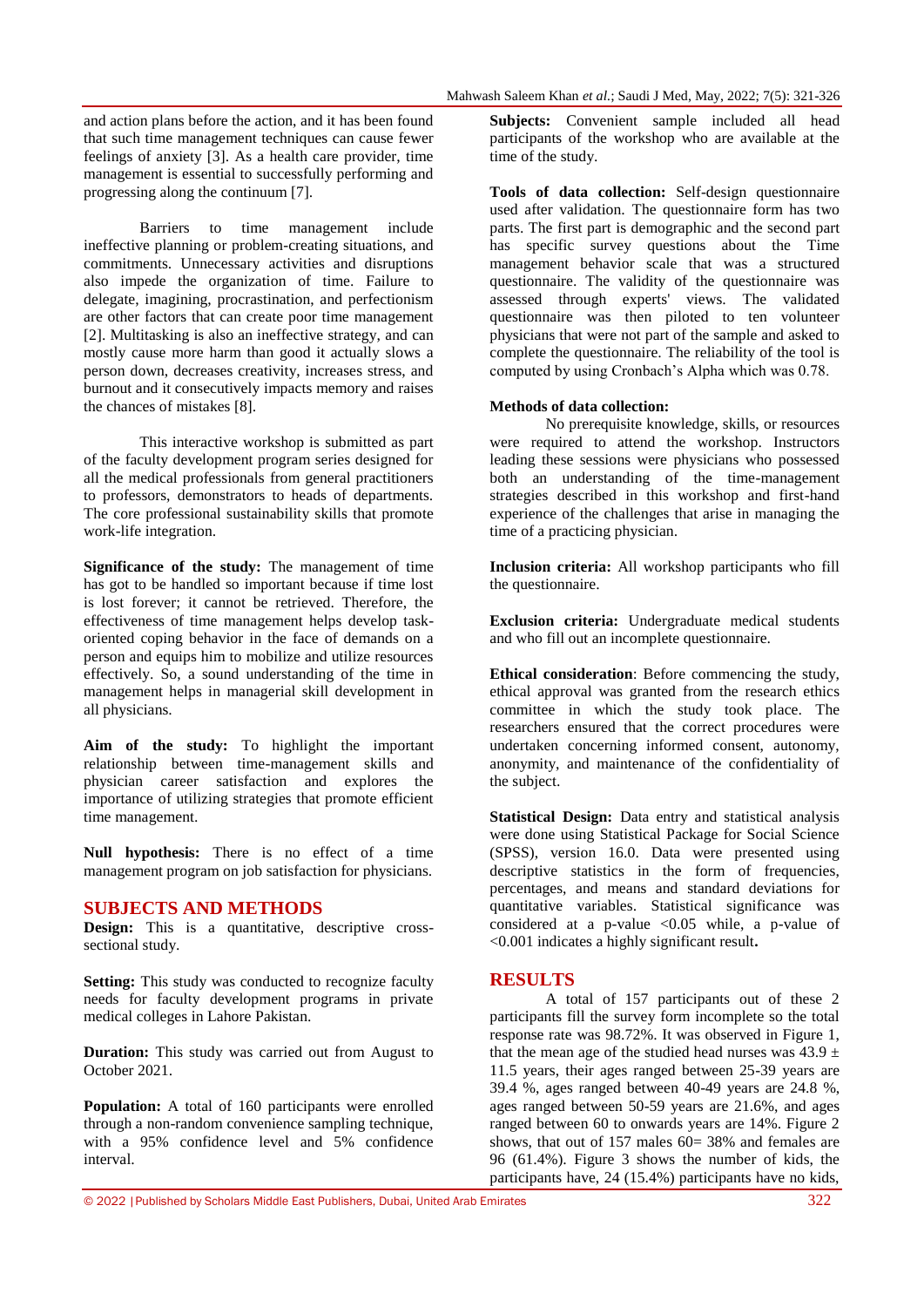12 (7.7%) have 1 kid, 53 (34%) have 2 kids, 48 (30.8%) have 3 kids, and 19 (12.2%) have 4 or more kids.

Scientific research makes clear that specific hours of sleep is essential at any age. Sleep powers the mind restores the body and fortifies virtually every system in the body. National sleep foundation guidelines advise that healthy adults need between 7 and 9 hours of sleep per night<sup>9</sup>. Table 1 results show that 77 (49%) participants ( $n=155$ ) take 7 hours or more sleep at night and other participants take 6 or fewer hours of sleep in 24hours. About 63 (40.1%) physicians

can extract their time with friends but 104 (66.2%) don't have enough time for friends' meetups or gossip. It is observed that only 67 (43.9%) physicians give family time properly but 88 (56.4%) spend less than 4 hours/day with their families. Doctors spend less time on their smart devices 16 (10.3%) spend more than 4hours per day and 23 (14.8%) less than 4 hours per day but 116(74.9%) never use smartphones for other than call purposes. And very few physicians 11(7.1%) do their favorite hobby or any physical activity daily otherwise 144(92.3%) do not have enough time to do their favorite activities daily.



**Figure 1: Average age distribution of participants**

| <b>Figure 2: Gender Distribution</b> |        |                  |         |                      |  |  |  |  |
|--------------------------------------|--------|------------------|---------|----------------------|--|--|--|--|
|                                      |        | <b>Frequency</b> | Percent | <b>Valid Percent</b> |  |  |  |  |
| Valid                                | Male   | 60               | 38.0    | 38.2                 |  |  |  |  |
|                                      | Female | 96               | 61.4    | 61.8                 |  |  |  |  |
|                                      | Total  | 156              | 99.4    | 100.0                |  |  |  |  |
| Missing                              | System |                  | .6      |                      |  |  |  |  |
| Total                                |        | 158              | 100.0   |                      |  |  |  |  |

No of kids



**Figure 3: Number of kids participants**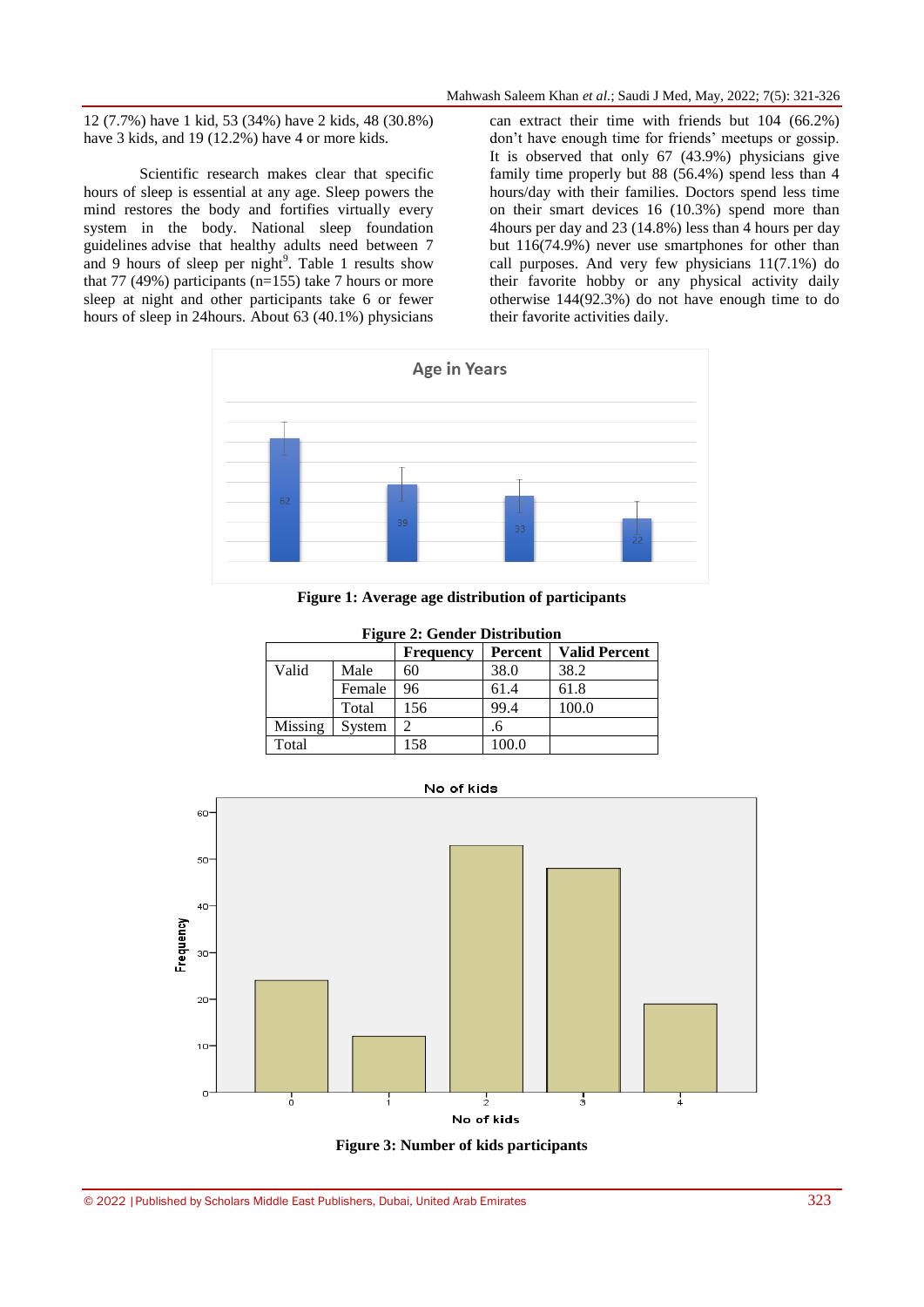Mahwash Saleem Khan *et al.*; Saudi J Med, May, 2022; 7(5): 321-326



**Figure 4: Distribution of experience in work with their designations**

| S/no           | <b>Ouestion</b>                                  |                    |               |                       |                      |
|----------------|--------------------------------------------------|--------------------|---------------|-----------------------|----------------------|
|                | How much you can sleep daily                     | 8 hours or<br>more | 7 hours<br>39 | 6 hours<br>58 (36.9%) | Less than 6<br>hours |
|                |                                                  | 38 (24.2%)         | $(24.8\%)$    |                       | 22 (14%)             |
|                |                                                  | <b>Never</b>       | Rarely        | <b>Usually</b>        | <b>Always</b>        |
| 2              | Can you extract time to meet or gossip with your | 11(7%)             | 93            | 43 (27.4%)            | 20 (12.7%)           |
|                | friends?                                         |                    | $(59.2\%)$    |                       |                      |
|                |                                                  | 2 hours or         | $2$ to 4      | More than             | <b>Not</b>           |
|                |                                                  | <b>less</b>        | hours         | 4 hours               | accurate             |
| 3              | How much time do you spend with your family      | 44 (28.2%)         | 44            | 43 (27.6%)            | 24 (16.3%)           |
|                | daily while being awake after routine work       |                    | (28.2%)       |                       |                      |
| $\overline{4}$ | How much time you can extract daily on your      | 142(91%)           | $2(1.3\%)$    | $4(2.6\%)$            | $7(4.5\%)$           |
|                | favorite hobby daily                             |                    |               |                       |                      |
| 5              | How much time do you spend daily with your       | $112(72.3\%)$      | 23            | $16(10.3\%)$          | $4(2.6\%)$           |
|                | smartphones                                      |                    | $(14.8\%)$    |                       |                      |

## **DISCUSSION**

"While time management cannot extend the day or lower your workload, it can make you feel more in control and minimize stress" [10]. It can also assist you in achieving your personal and professional objectives by ensuring you have adequate time to speak effectively with patients and colleagues as well as complete administrative responsibilities [3]. Time Management is the method to organize our time, so each decision we make regarding that is useful, constructive, and the most beneficial to our life's structures [11]. The workshop topic of time management among physicians is becoming increasingly more important as more individuals try to manage demands on their time from work, personal, family, and other societal obligations. Many people struggle to find different ways to maintain the balance between demands and seek out methods to manage their time wisely [12].

The Pareto's Principle, also known as the 80/20 rule, says that 20 percent of the input of the activities is responsible for 80 percent of the outcomes or results

[13]. For example, twenty percent of the products will have eighty percent flaws. This Rule tells us how we can use it to more effectively manage our time and many different aspects of our life.

## **1. Planning and organizing activities:**

Finding time for important activities after goals are selected and activities categorized by their relative importance and urgency, the next step is to determine how to most effectively complete key tasks, as our results show our physicians are not good time managers. They spend lots of time in unplanned activities and due to no proper sleep, stress, and anxiety, they are unable to use the lag time for minor activities [14]. Sweller's cognitive load theory also claims both against multitasking and for proper time allocation [15]. We discussed in our workshop that, good time managers take a few moments at the start of their day to prioritize tasks and consider how much time is needed to perform them. It can help to make a list and set priorities according to urgency [15]. As our study result shows women participants are more than men and women will report higher levels of stress than men [17]. A large portion of the workforce is increasingly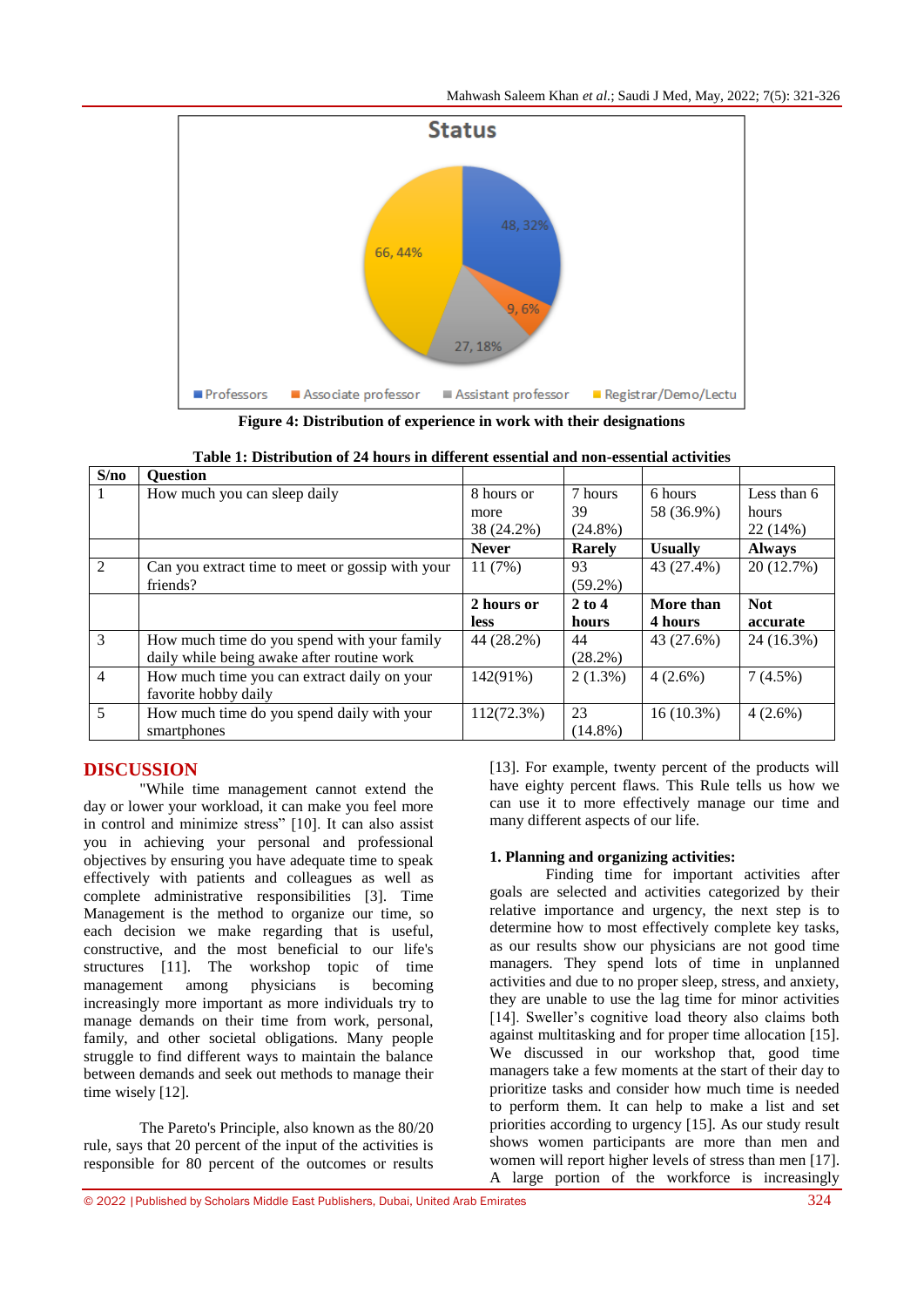represented in higher status roles, such as head of the department, and professors. The social cognitive theory also lends support to this idea of older adults performing more time management behaviors than younger adults. The premise of the theory is selfregulation [15]. Many studies show that older and experienced physicians have had the opportunity to experience more life events and circumstances than younger adults by a mere function of time [7, 11].

### **2. How to plan and organize activities:**

Many authors suggest that this requires advanced planning beyond a daily routine, which does not allow adequate preparation and organization for achieving short or long-term goals. "One day only planning readily becomes reactionary, involuntarily, moving the attention towards "most urgent" activities. Developing a weekly or monthly calendar is a more effective strategy for achieving long-term goals [2]. Because we already find the free time slot to manage our routine activities and planning. The advantage of this pro-active approach is that it identifies the available time in advance that can be devoted to "important" but 'less urgent activities [6, 18, 19]. If one day is filled with a busy clinical emergency, multiple meetings, or other regularly scheduled teaching commitments, then a different day is a far superior choice for manuscript writing or developing new quality improvement initiatives [1]. Organizing the calendar by grouping similar activities such as meetings, clinical work or teaching, and assessment activities in a manner that reserves other larger blocks of time for activities that require more concentration promotes effective time management [20]. Ideally, effective time management includes blocks of reserve time at least once each week for quadrant activities. Awareness of the next day"s schedule is an effective time management technique [4]. The concept of activation energy to begin a task also applies to each day. This is important before each working week begins to identify the available periods to advance quadrant activities. Preparation facilitates progress on daily tasks by immediately attending to them upon arrival at work is a key to fulfilling the task on time [8].

### **3. Utilization of Hidden time:**

Regardless of their specific commitments, all physicians have covered up time' lost while waiting for meetings, traveling, or patients. Covered time can be regained by bringing printed information, a computerized right hand, a day organizer, or other assignments through smart devices that can be accomplished while waiting, traveling [21] like reading an article, replying the mails, communicating with friends and family or even play video games to refresh your mind. Another important source of reclaimable time is commuting. Time can be gained mostly by changing modes of transportation. On the go, doctors can examine restorative diaries, make changes to original copies, or survey slides for upcoming

presentations. Commuting drivers can listen to previous restorative instruction recordings, and podcasts, learn a new dialect to improve their grasp of care skills or consider their long-term professional goals. Focusing on non-career interaction or mental unwinding is incomprehensible [2].

## **RECOMMENDATIONS**

Effective time management is clearly a tool for organizational performance, according to our findings and in order to give quality services to their patients as well as students, need closely adhere to good time management. The following time management suggestions are also useful: List the most common timewasting situations and explain why they occur. Avoid taking on too many tasks; make sure the proper assignment is assigned to the right person. Make use of time-saving technologies and the most suited technology for your needs. The future benefits of an organization are determined by how the hospital spends its time now. An event is the most fundamental component of time. And event control is the key to good time management. This means that while an organization cannot control time, it can manage how it is spent.

## **LIMITATION**

Some important limitations should be considered when interpreting the results from this study. The most important limitation is that this is not longitudinal, but a cross-sectional study so we are unable to assess the effect of time management workshops on individuals. consider revising items of the time management scales to make them more applicable to current times.

## **ACKNOWLEDGMENTS**

The authors would like to acknowledge the faculty of CMH Lahore Medical College & IOD, Pakistan.

**Conflict of Interest:** The authors declare no conflict of interest

#### **REFERENCES**

- 1. Goldsby, E., Goldsby, M., Neck, C. B., & Neck C. P. (2020). Under pressure: Time management, selfleadership, and the nurse manager. *Administrative Sciences*, 10(3).
- 2. Pitre, C., Pettit, K., Ladd, L., Chisholm, C., & Welch, J. L. (2018). Physician Time Management. Available from:

https://doi.org/10.15766/mep\_2374-

- 3. Rimmer, A. (2019). How do i improve my time management skills? Vol. 366, The BMJ. BMJ Publishing Group.
- 4. Hazar, H. H. (2014). Time management tools and techniques for project management. *Socioeconomic research bulletin*, (4), 57-62.